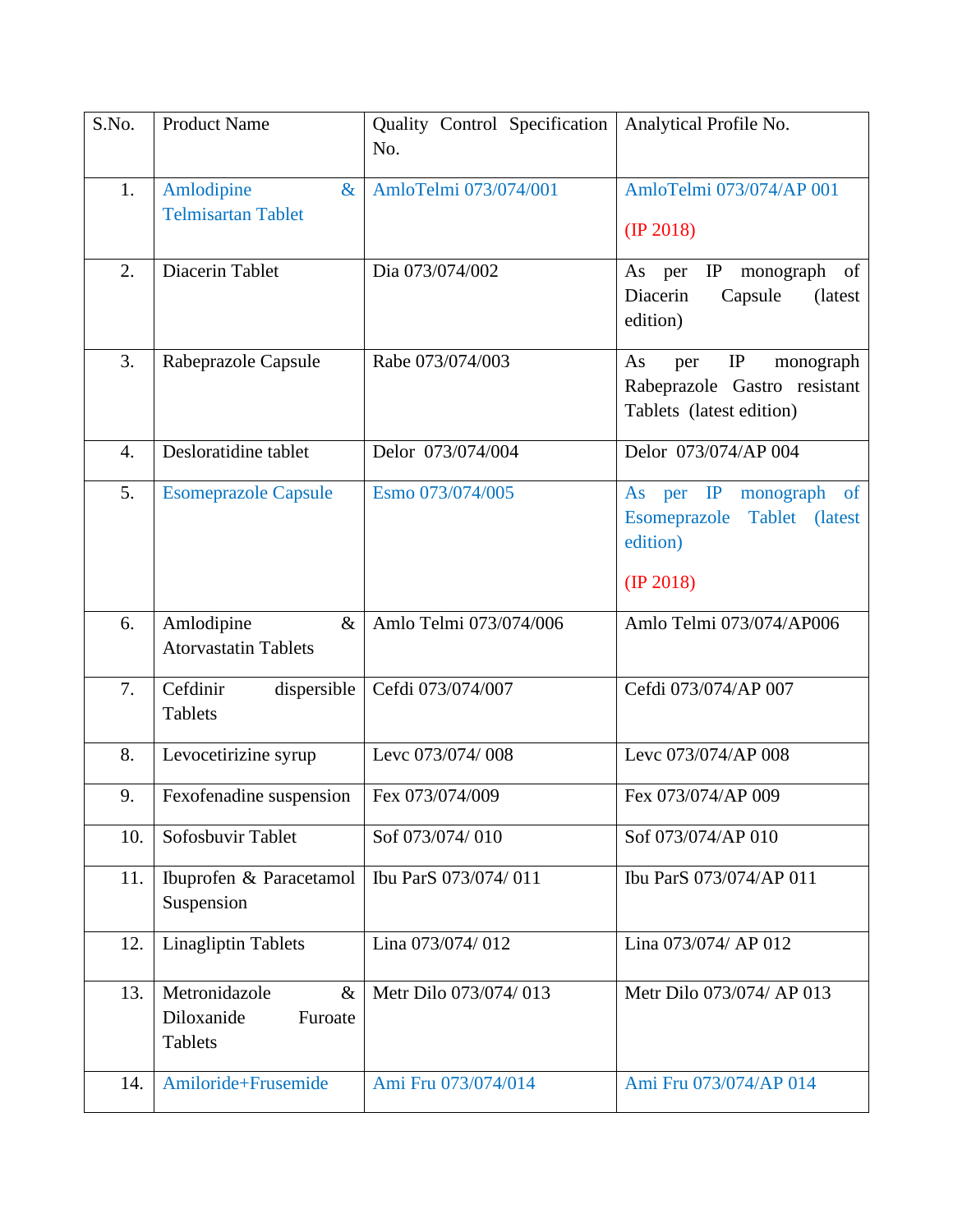|     | <b>Tablet</b>                                                                    |                                                                | (BP 2017/ IP 2019 addendum)                                         |
|-----|----------------------------------------------------------------------------------|----------------------------------------------------------------|---------------------------------------------------------------------|
| 15. | Metformin + Glimepiride<br><b>Tablet</b>                                         | Met Gli 073/074/015                                            | Met Gli 073/074/ AP 015<br>$(\text{IP } 2018)$                      |
| 16. | Metformin + Sitagliptin<br>Tablet                                                | Met Sit 073/074/016                                            | Met Sit 073/074/ AP 016                                             |
| 17. | <b>Febuxostat Tablet</b>                                                         | Febu 073/074/017                                               | Febu 073/074/AP 017                                                 |
| 18. | Ibu par                                                                          | Ibu Para T 074/075/ 018                                        | Ibu Para T 074/075/ AP 018<br>(IP 2018)                             |
| 19. | <b>Liquid Antacids</b>                                                           | ATO S 074/075/019                                              | ATO S 074/075/AP 019                                                |
| 20. | <b>Tapentadol Capsules</b>                                                       | Tap 074/075/020                                                | Tap 074/075/AP 020                                                  |
| 21. | Metformin<br>(Immediate<br>Sitagliptin<br>release)<br>$\boldsymbol{+}$<br>Tablet | MetI Sit 073/074/021                                           | MetI Sit 073/074/ AP 021                                            |
| 22. | acid & Ferrous<br>Folic<br><b>Ascorbate Tablets</b>                              | FFT 074/075/022                                                | FFT 074/075/AP 022                                                  |
| 23. | Pantoprazole powder for<br>injection                                             | PPI 074/075/ 023                                               | PPI 074/075/ AP 023<br>(BP 2018)                                    |
| 24. | Itopride HCl tablet                                                              | ITO 074/075/ 024                                               | ITO 074/075/ AP 024                                                 |
| 25. | Chlorzoxazone<br>$\&$<br>Paracetamol tablets                                     | Chl Para 074/075/ 025<br>*Replaced by<br>Chl Para 075/076/ 025 | Chl Para 074/075/ AP 025<br>*Replaced by<br>Chl Para 075/076/AP 025 |
| 26. | Rifaximin Tablet                                                                 | RIF 074/075/026                                                | RIF 074/075/AP 026                                                  |
| 27. | <b>Illaprazole Tablet</b>                                                        | ILL 074/075/027                                                | ILL 074/075/AP 027                                                  |
| 28. | Silodosin Capsule                                                                | SIL 074/075/028                                                | SIL 074/075/AP 028                                                  |
| 29. | Linagliptin & Metformin<br>sustained release tablet                              | LMS 074/075/029                                                | LMS 074/075/AP 029                                                  |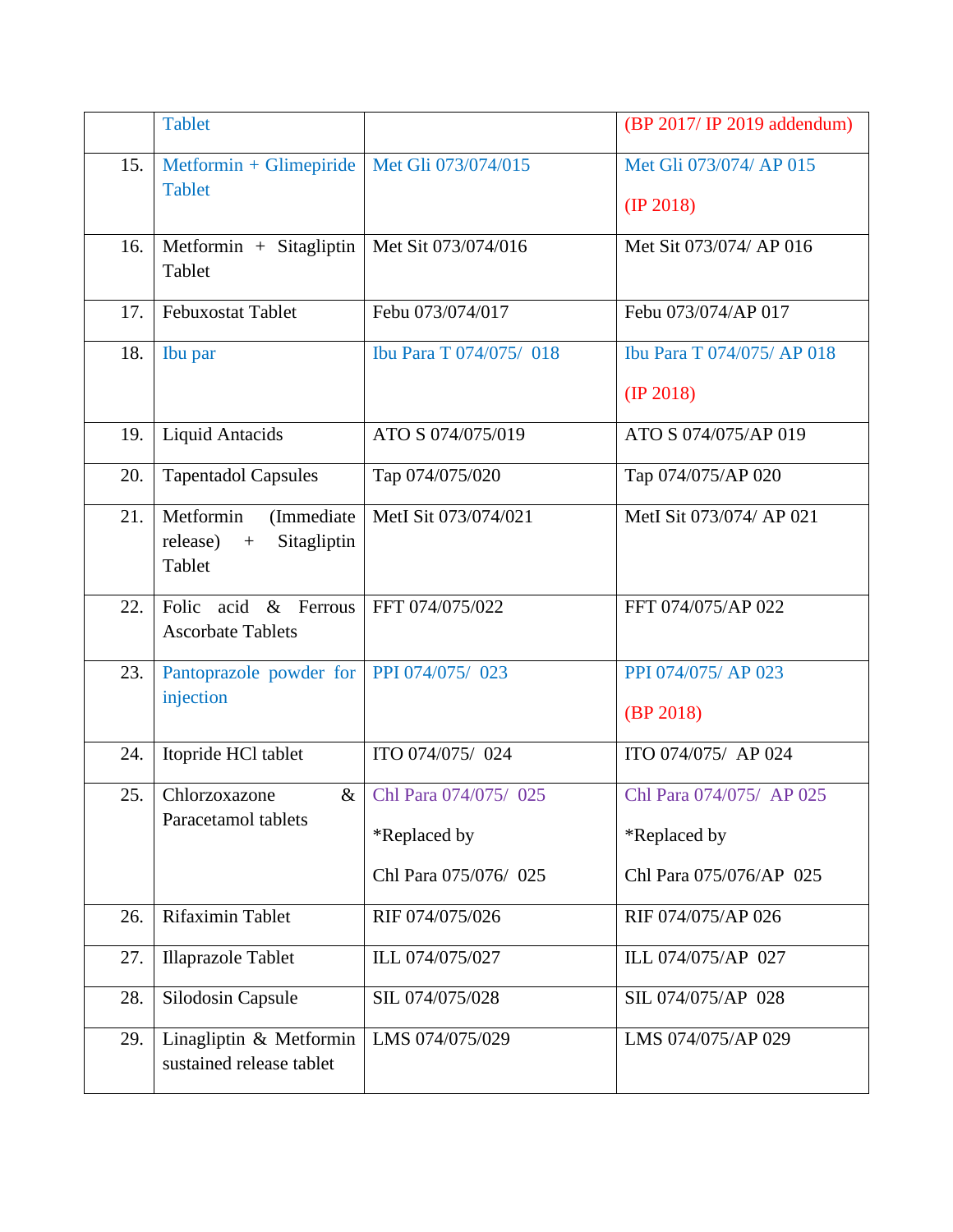| 30. | Linagliptin & Metformin<br>immediate release tablet                 | LMI 074/075/030       | LMI<br>030<br>074/075/AP        |
|-----|---------------------------------------------------------------------|-----------------------|---------------------------------|
| 31. | Sodium<br>Valproate<br>$+$<br>Valproic acid Tablet                  | SVT 074/075/031       | <b>SVT</b><br>031<br>074/075/AP |
| 32. | Aceclofenac<br>sustained<br>release tablet                          | AST 074/075/032       | AST 074/075/AP 032              |
| 33. | Itopride HCl<br>sustained<br>release tablet                         | ISR 074/075/033       | ISR 074/075/AP 033              |
| 34. | Cefpodoxime<br>$+$<br>Clavulanic acid Powder<br>for oral suspension | CCP 074/075/034       | CCP 074/075/AP 034              |
| 35. | Disodium<br>hydrogen<br>citrate syrup                               | DCS 075/076/035       | DCS 075/076/AP 035              |
| 36. | <b>Dutasteride Tablet</b>                                           | DUT 075/076/036       | DUT 075/076/AP 036              |
| 37. | Etexilate<br>Dabigatran<br><b>Mesylate Capsule</b>                  | DAB 075/076/037       | DAB 075/076/AP 037              |
| 38. | Tropicamide<br>$\&$<br>Phenylephrine HCl eye<br>drops               | Trop Phen 075/076/038 | Trop Phen 075/076/AP 038        |
| 39. | S - Pantoprazole enteric<br>coated tablet                           | S(-)PAN 075/076/039   | S(-)PAN 075/076/AP 039          |
| 40. | Daclatasvir<br>Dihydrochloride Tablet                               | DAC 075/076/040       | DAC 075/076/AP 040              |
| 41. | Clobazam<br>mouth<br>dissolving tablet                              | CLOB 075/076/041      | CLOB 075/076/AP 041             |
| 42. | Sofosbuvir & Ledipasvir<br>tablet                                   | SOF LED 075/076/042   | SOF LED 075/076/AP 042          |
| 43. | $\&$<br>Cefoperazone<br>Sulbactam injection                         | CEF SUL 075/076/043   | CEF SUL 075/076/AP 043          |
| 44. | Empaglifozin Tablet                                                 | EMPA 075/076/044      | EMPA 075/076/AP 044             |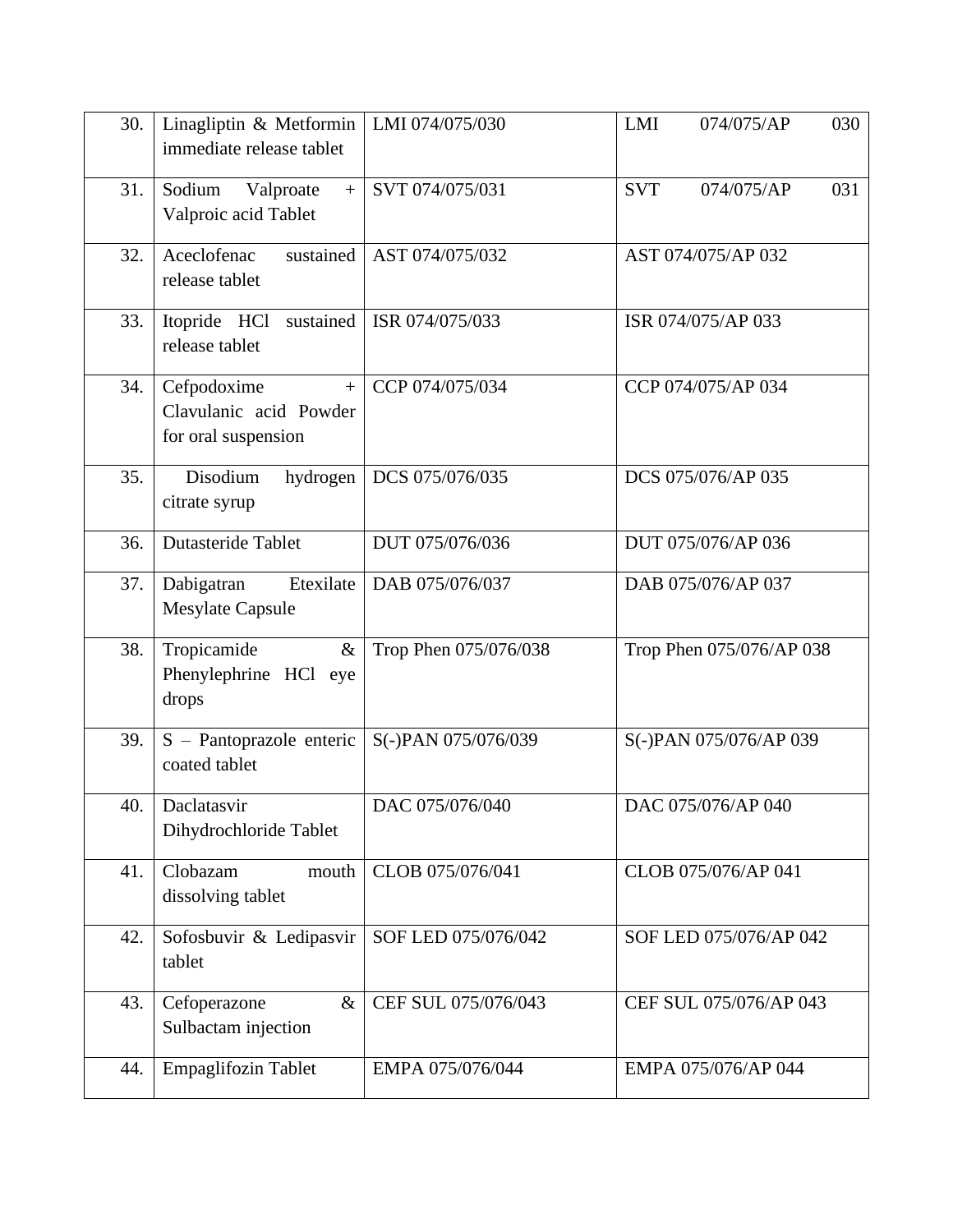| 45. | Deflazacort Tablet                                                                               | DEFLA 075/076/045            | DEFLA 075/076/AP 045                        |
|-----|--------------------------------------------------------------------------------------------------|------------------------------|---------------------------------------------|
| 46. | Ornidazole Tablet                                                                                | ORNI 075/076/046             | ORNI 075/076/AP 046                         |
| 47. | Sevelamer<br>Carbonate<br>Tablet                                                                 | SEVL 075/076/047             | SEVL 075/076/AP 047                         |
| 48. | Cefpodoxime<br>Proxetil<br>Dispersible Tablet                                                    | CEFPO 075/076/048            | CEFPO 075/076/AP 048                        |
| 49. | Dextromethorphan HBr,<br>Triprolidine<br>HCl<br>$\&$<br>Phenylephrine<br>HCl<br>Tablet           | Dex Tri Phen 075/076/049     | Dex Tri Phen 075/076/AP 049                 |
| 50. | Calcium<br>Polystyrene<br>Sulphonate Oral Powder                                                 | Calp 075/076/050             | Calp 075/076/AP 050                         |
| 51. | Nimesulide Tablet                                                                                | NIMES 075/076/051            | NIMES 075/076/AP 051                        |
| 52. | Terbutaline Sulphate &<br>Bromhexine HCl syrup                                                   | <b>BROM TERB 075/076/052</b> | BROM TERB 075/076/AP 052                    |
| 53. | Telmisartan<br>$\&$<br><b>Chlorthalidone Tablets</b>                                             | Telmi Chlor 075/076/053      | Telmi Chlor 075/076/AP 053                  |
| 54. | Ibandronate<br>Sodium<br><b>Tablets</b>                                                          | Iban 075/076/054             | Iban 075/076/AP 054                         |
| 55. | Potassium<br>Iodide,<br>Sodium<br>Chloride<br>$\&$<br>Calcium<br>Chloride<br>ophthalmic solution | PSCO 075/076/055             | PSCO 075/076/AP 055                         |
| 56. | Tapentadol Tablet                                                                                | Тар Т 075/076/056            | Тар Т 075/076/АР 056                        |
| 57. | <b>Granisetron MD Tablet</b>                                                                     | Grani 075/076/058            | Grani 075/076/AP 058                        |
| 58. | <b>Granisetron Syrup</b>                                                                         | Grani 075/076/059            | Grani 075/076/AP 059                        |
| 59. | <b>Teneligliptin Tablet</b>                                                                      | Teneli 075/076/060           | Teneli 075/076/AP 060<br>(IP 2019 addendum) |